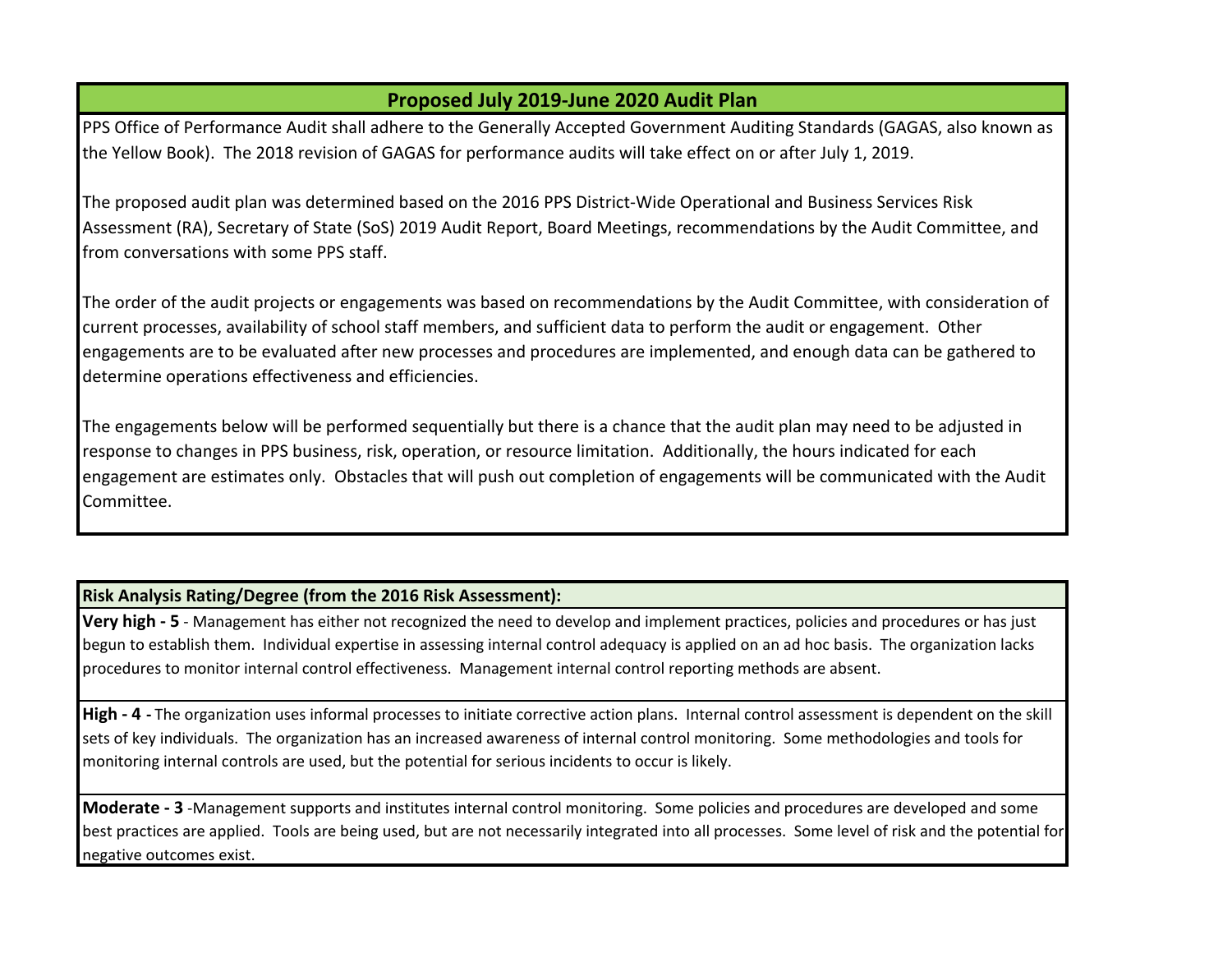| <b>Operational Areas / Programs</b>                                                                                                            | 2016 Risk Assessment |         | <b>SoS Audit</b>  |  |  |
|------------------------------------------------------------------------------------------------------------------------------------------------|----------------------|---------|-------------------|--|--|
| 2019-2020 Audit Review                                                                                                                         | Inherent             | Control |                   |  |  |
| <b>Control on PCard Purchases</b> The PCard allows government employees to make purchases                                                      |                      |         |                   |  |  |
| without the administrative cost of processing reimbursements or handling petty cash.                                                           | n/a                  | n/a     | Recommendation #6 |  |  |
|                                                                                                                                                |                      |         |                   |  |  |
| Objectives/Goals: To allow government employees to easily make purchases without having to request preapproval, which has reduced              |                      |         |                   |  |  |
| administrative burden, and also take advantage of a 1.7% rebate on standard card purchases.                                                    |                      |         |                   |  |  |
| Summary: The Secretary of State (SoS) reported that their review of card transactions from July 2016 through March 2018 found the              |                      |         |                   |  |  |
| controls fall short of controls used by the state of Oregon and some other school districts. With 385 cardholders, the district has more cards |                      |         |                   |  |  |
| in circulation and more spending than other large districts in Oregon.                                                                         |                      |         |                   |  |  |
| Risks: Fraud, waste, and abuse can occur when there is no thorough review of card purchases; documents are not verified to support             |                      |         |                   |  |  |
| purchases; verification for the business purpose of expense is validated; insufficient category is not defined for tracking expenditures; or   |                      |         |                   |  |  |
| PCard is used inappropriately.                                                                                                                 |                      |         |                   |  |  |
| Planning: This area was selected to ensure the new guidelines, review process, and department audit of PCard purchases that took effect in     |                      |         |                   |  |  |
| April 2019 were implemented and that the operations controls are working effectively and efficiently.                                          |                      |         |                   |  |  |
| Timing: The work will commence upon board apporoval.                                                                                           |                      |         |                   |  |  |
|                                                                                                                                                |                      |         |                   |  |  |
| Type of Performance Review: Validation                                                                                                         |                      |         |                   |  |  |
| Degree of Complexity of Assessment: Medium                                                                                                     |                      |         |                   |  |  |
| <b>Estimated Hours: 240</b>                                                                                                                    |                      |         |                   |  |  |
| Assessment/Audit Scope, includes but not limited to:                                                                                           |                      |         |                   |  |  |
| The items listed below were the steps taken by the department after the Secretary of State audit. The review will be to validate the new       |                      |         |                   |  |  |
| processes were implemented and                                                                                                                 |                      |         |                   |  |  |
| 1) Management developed monthly report for reporting all infractions.                                                                          |                      |         |                   |  |  |
| 2) Infraction audit team began monthly meetings to review prior month's infractions.                                                           |                      |         |                   |  |  |
| 3) Restrictions were implemented for certain purchases.                                                                                        |                      |         |                   |  |  |
| 4) New PCard Manual incorporating new infraction table, new MCC code restrictions, updated list of prohibited and permitted purchases,         |                      |         |                   |  |  |
| and new guidance around certain purchases was created.                                                                                         |                      |         |                   |  |  |
| 5) Management developed new set of template emails to notify cardholder, supervisors, and HR (as applicable) of infractions and disciplinary   |                      |         |                   |  |  |
| action.                                                                                                                                        |                      |         |                   |  |  |
| 6) Training materials for implementation of supervisor approval process in Bank of America Works was developed.                                |                      |         |                   |  |  |
| 7) Auditor will randomly select reports reviewed by managers and validate reviews performed by the department were in accordance to the        |                      |         |                   |  |  |
|                                                                                                                                                |                      |         |                   |  |  |